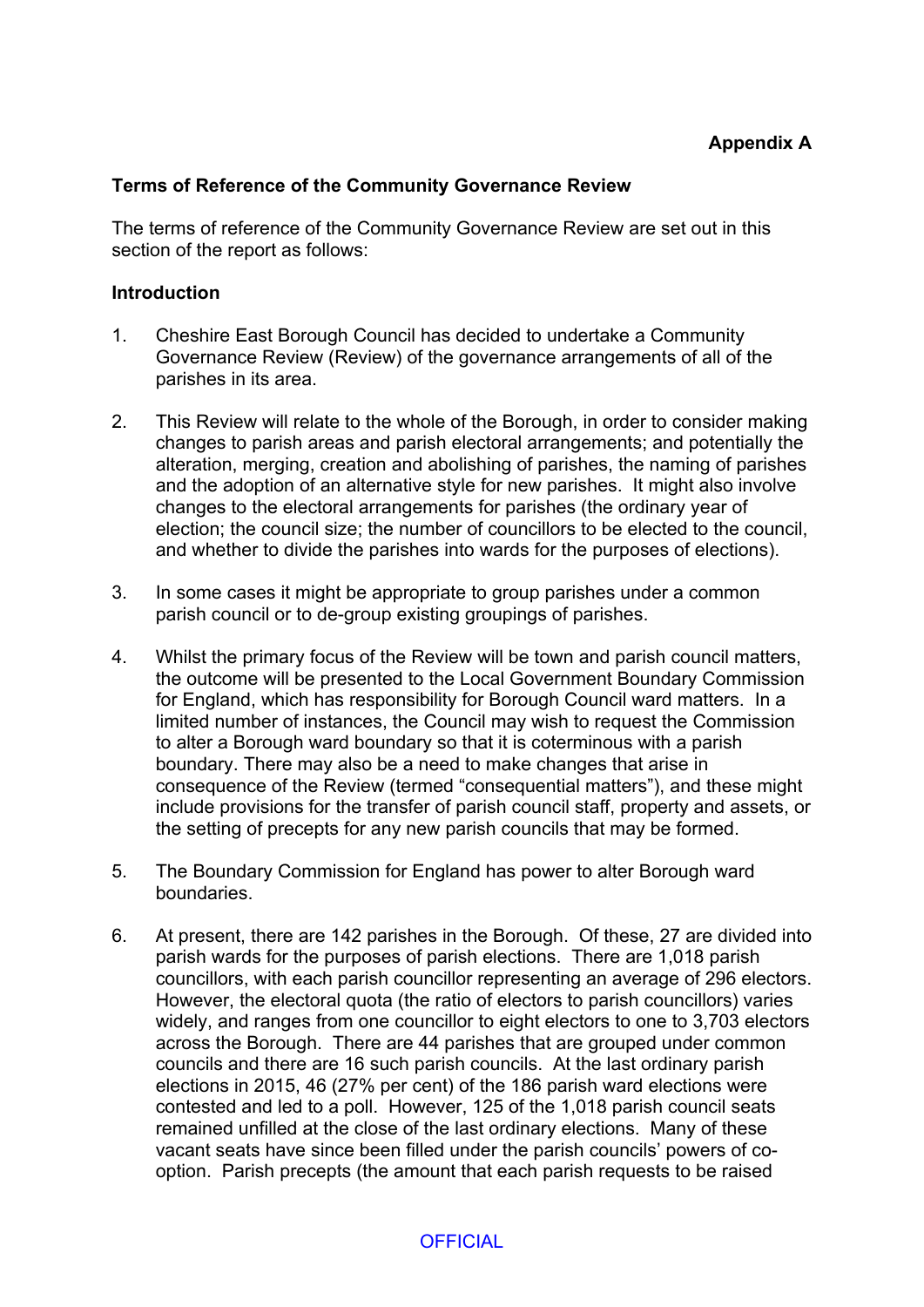from council tax) vary widely as do the council tax band D equivalents (the average council tax charged to the households of the parish) between the different parishes, with the band D equivalents ranging from £7.49 to £108.64 across the parishes of the Borough.

- 7. The Council will produce maps and data sets to provide further statistical information on these matters.
- 8. The Council considers that the present structure of parish governance serves its residents well, and it is not considered that extensive changes will follow from the Review. However, the present arrangements pre-date the creation of the Council in 2009, and were put in place by the demised authorities. The Council is mindful that there has been considerable change to the population and geography, as well as to the settlements of the Borough following housing developments since that date. The Local Plan also has a bearing on the Review, given that housing allocations have been made which have not yet been implemented.
- 9. The Review offers the opportunity to ensure that the tier of parish governance is fit for purpose for the future.
- 10. The data sets that the Council will produce will show the areas in which new development is programmed, especially over the next five-year period between 2019 and 2024, and will provide electorate forecasts for this period. These will be provided because the Council is required to consider any change in the number or distribution of the electors that is likely to occur over the period of five years when it considers parish electoral arrangements.
- 11. In undertaking the Review, the Council will adhere to Part 4 of the Local Government and Public Involvement in Health Act 2007 (as amended) ("the 2007 Act") and the relevant parts of the Local Government Act 1972 in its work. The following regulations apply, in particular, to consequential matters arising from the Review: Local Government (Parishes and Parish Councils) (England) Regulations 2008 (SI2008/625), and Local Government Finance (New Parishes) Regulations 2008 (SI2008/626). The Department of Communities and Local Government and the Local Government Boundary Commission for England has issued Guidance on Community Governance Reviews in accordance with section 100(4) of the 2007 Act in March 2010, and the Council will have regard to "the Guidance".
- 12. Links to the 2007 Act and the Guidance are provided here:

<http://www.legislation.gov.uk/ukpga/2007/28/contents>

[http://www.lgbce.org.uk/how-reviews-work/other-types-of-review/about](http://www.lgbce.org.uk/how-reviews-work/other-types-of-review/about-community-governance-reviews)[community-governance-reviews](http://www.lgbce.org.uk/how-reviews-work/other-types-of-review/about-community-governance-reviews)

13. Section 93 of the 2007 Act requires the Council to consult the local government electors for the area under Review and any other person or body who appears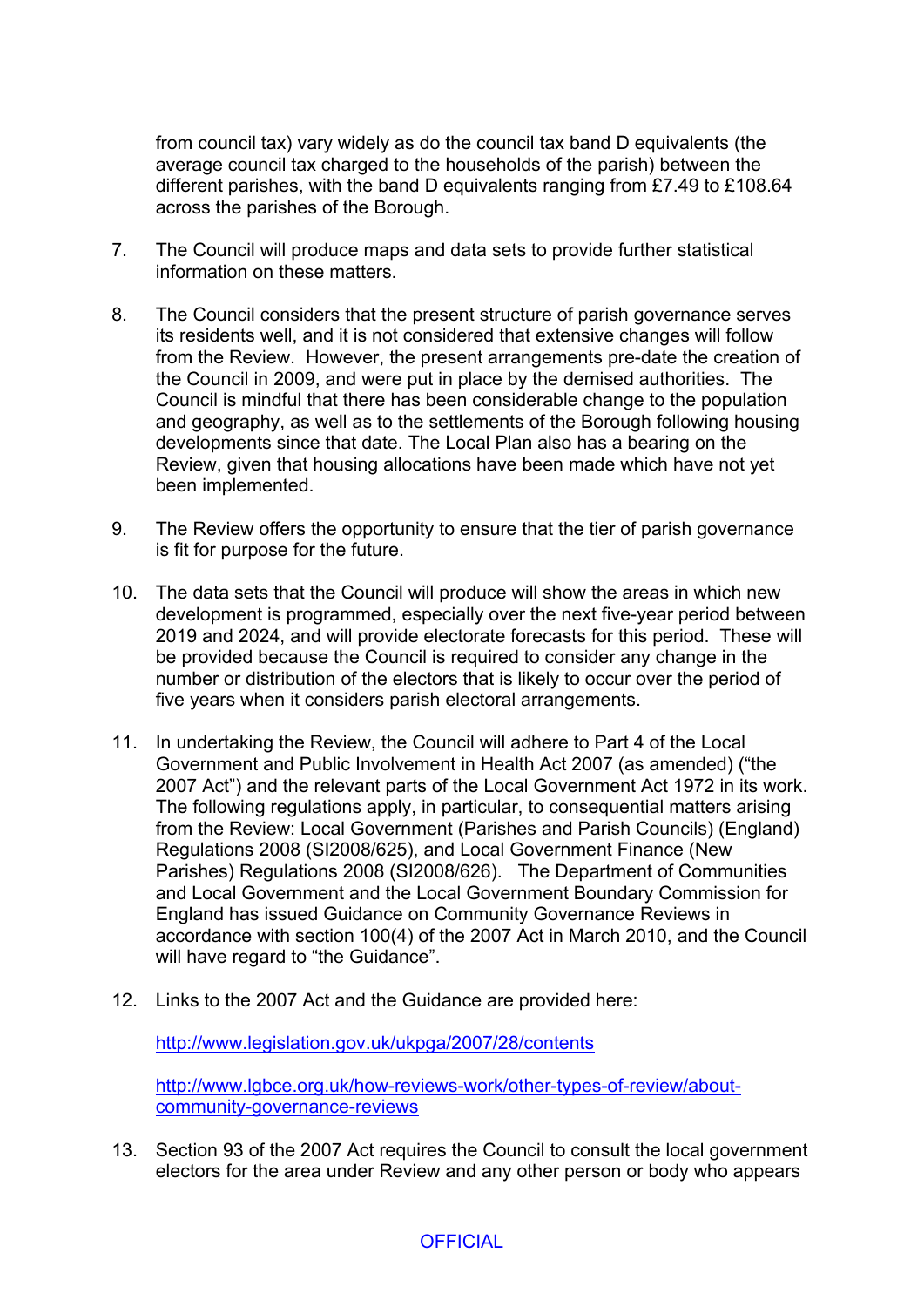to have an interest in the Review, and to take the representations that are received into account by judging them against the criteria in the 2007 Act and in these Terms of Reference. The Council will publish its plan for consultation during the Review, and this will include the receiving of submissions to assist the Council in preparing its draft proposals together with an appropriate period of consultation on those proposals. The Council is also required to publish all decisions taken as part of the Review and the reasons for taking those decisions.

14. The contents of this report comprise the Terms of Reference of the Review, and the Council publishes these Terms of Reference in accordance with Section 81 of the 2007 Act.

### **Parish Areas**

- 15. In this part of the Terms of Reference, further consideration is given to parish areas, an element of the review that may lead to the creation of new parishes, altering the boundaries between existing parishes and, possibly, abolishing some existing parishes.
- 16. In particular, the Council is mindful that it is many years since the last Review of parishes was conducted within what is now the Borough of Cheshire East, and during that interval there has been considerable new development accompanied by a new distribution of population in the Borough. Many of these developments have traversed parish boundaries and have created new communities of identity. Housing allocations in the Local Plan will have the same effect.
- 17. Section 93(5) of the 2007 Act requires that the Council must have regard to the need to secure that the tier of parish governance:
	- reflects the identities and interests of the different communities in the area. The Council considers that this is a 'community of identity' test, which is especially applicable to the new developments that presently traverse parish boundaries.
	- is effective and convenient. The Council considers that this is a 'viability' test, and the Council is anxious to ensure that parishes are viable and possess a precept that enables them to actively and effectively promote the well-being of their residents and to contribute to the real provision of services in their areas in an economic and efficient manner.
	- takes into account any other arrangements for the purposes of community representation or community engagement in the area that reinforce the 'community of identity' test.
- 18. The Guidance (paragraphs 46-48) emphasises that electors should be able to identify clearly with the parish in which they are resident, because it is considered that this sense of identity and community lends strength and legitimacy to the parish structure, creates a common interest in parish affairs, encourages participation in elections to the parish council, leads to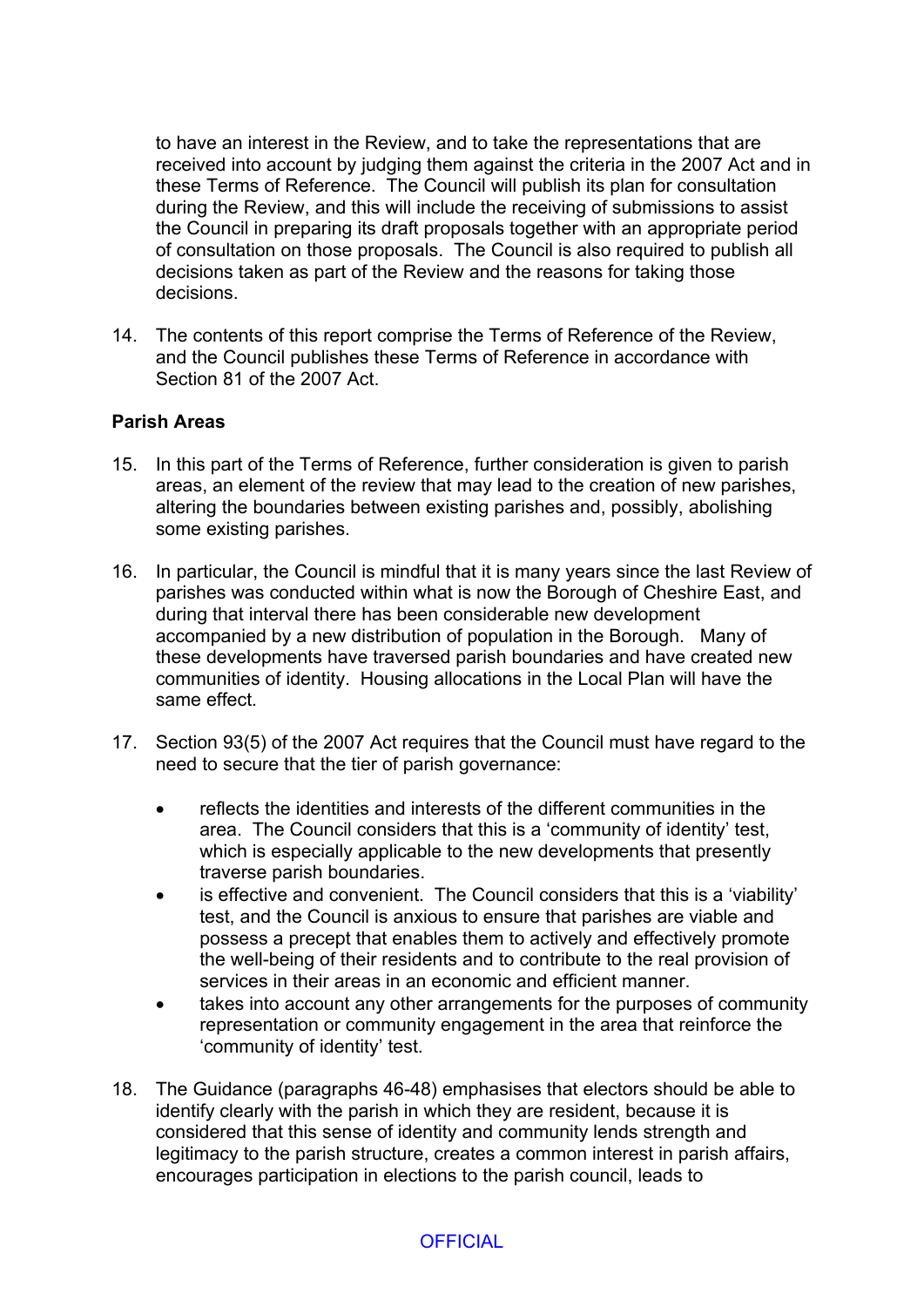representative and accountable government, engenders visionary leadership and generates a strong, inclusive community with a sense of civic values, responsibility and pride.

- 19. The Borough of Cheshire East is entirely parished and there are no areas of the Borough that do not lie within a parish. The Council notes that the Guidance states that "the abolition of parishes should not be undertaken unless clearly justified" (paragraphs 117-124). The Council intends that the whole of Cheshire East shall continue to be divided into parish areas and there is a strong presumption that, with the possible exception of a few very small parishes, all the Borough's parishes shall have parish electoral arrangements.
- 20. The Council considers that the boundaries between parishes will normally reflect natural and man-made defining points between communities. These defining points will be either natural or man-made: they might include rivers or man-made features such as railways or motorways – those defining points that create a community of identity. The views of local residents and the parish councils will have an important bearing in this matter.
- 21. Where changes to boundaries are considered appropriate, the Council will endeavour to select boundaries that are and are likely to remain easily identifiable.
- 22. The Council considers that 'natural' settlements or settlements as they are defined in the documents that make up its Local Plan, including the Local Plan Strategy (adopted 2017) should not in normal circumstances be partitioned by parish boundaries.
- 23. The Council recognises that, in its rural area, a strong sense of community can prevail over an extensive but otherwise sparsely populated area. Parishes in these areas may have limited capacity to facilitate service provision and effective local government; even so, arrangements in these areas, when they accord with the wishes of the inhabitants of the parish, will at least represent convenient local government.

### **The Grouping of Parishes**

- 24. A grouping arrangement for parishes may best be considered as a working alliance of parishes that have come together under a common parish council, with the electors of each of the grouped parishes electing a designated number of councillors to the council. It has been found to be an effective way of ensuring parish governance for small parishes that might otherwise be unviable as separate units, while retaining their separate parish identity. Under section 94 of the 2007 Act, new parishes of less than 150 electors will be unable to establish their own parish council.
- 25. At present, there are 16 grouping arrangements, involving 44 parishes, in operation in Cheshire East Borough. There are six parishes, outside the grouping arrangements, that have fewer than 150 electors. In a further seven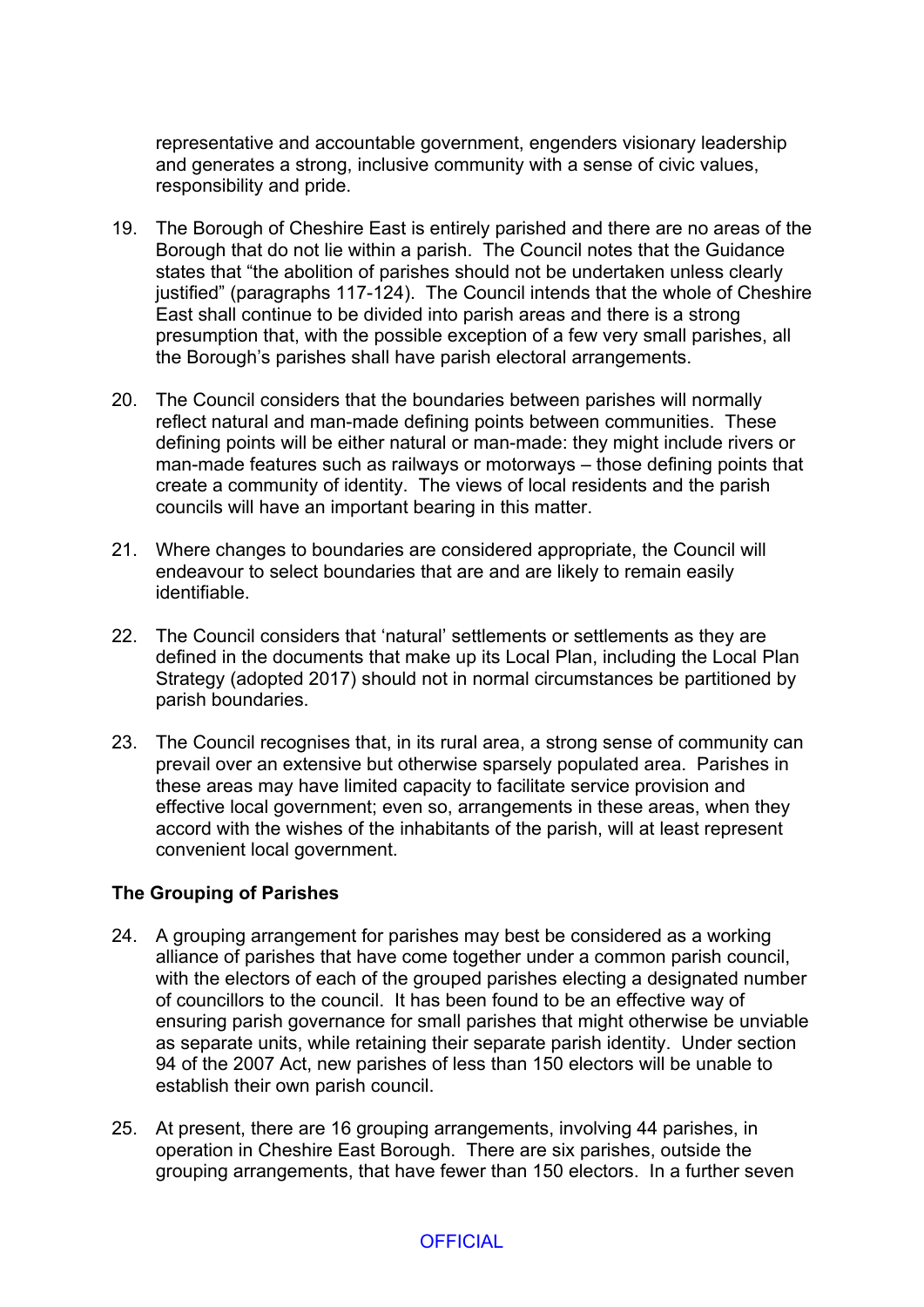of the Borough's 142 parishes there is no parish council, and the representative body in those parishes is their parish meeting which must meet at least twice each year.

26. The Council will consider whether a grouping arrangement may be an appropriate way forward for small parishes while noting the Guidance (paragraph 114) that "it would be inappropriate for it to be used to build artificially large units under single parish councils."

### **Names and Styles**

- 27. The Council does not envisage that there will be many changes of parish names in this Review. Where it might be necessary to consider forming a new parish, the Council will endeavour to reflect existing local or historic placenames, and will give a strong presumption in favour of names proposed by local interested parties. However, the Council considers that composite names of parishes are rarely in the interests of effective and convenient local government. The Council would wish to avoid composite names other than in exceptional circumstances where the demands of history, local connections or the preservation of local ties make a pressing case for the retention of distinctive traditional names.
- 28. The 2007 Act introduced 'alternative styles' for parishes by inserting section 17A into the Local Government Act 1972. This allows existing parish councils (or the Borough Council during a community governance review) to adopt an 'alternative style' to replace the style "parish". However, only one of three prescribed styles can be adopted: "community", "neighbourhood" or "village".
- 29. Where a new parish is being created, the Council will make recommendations as to the name of the new parish and whether or not it shall have one of the alternative styles. Where an existing parish is under Review, the Council will make recommendations as to whether the name of the parish should be changed, but it will be for the parish council or parish meeting to resolve whether the parish should have one of the alternative styles.

### **Electoral Arrangements**

- 30. An important part of the Review will cover the electoral arrangements of the parishes, including any new parishes that are formed. The term 'electoral arrangements' covers the way in which a council is constituted for the parish, including:
	- the ordinary year in which elections are held;
	- the number of councillors to be elected to the council;
	- the division (or not) of the parish into wards for the purpose of electing councillors;
	- the number and boundaries of any such wards;
	- the number of councillors to be elected for any such ward;
	- the name of any such ward.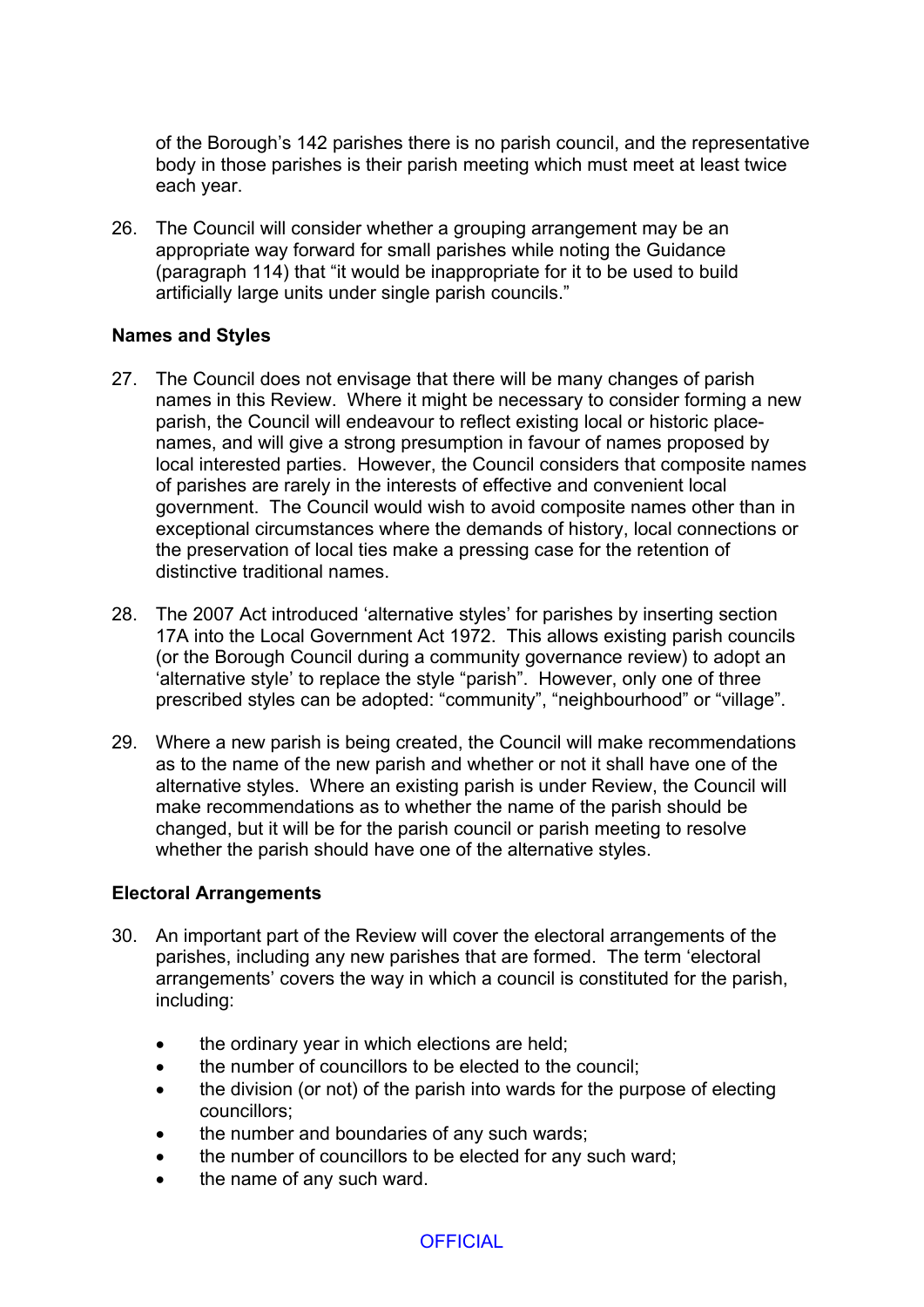These matters are considered in turn.

### **Ordinary year of election**

- 31. The next elections for parish councils in Cheshire East are programmed for 2019. As agreed by the Council's Constitution Committee, the Review will have no implications for those elections.
- 32. It is intended that the Review should be completed well before the elections scheduled for 2023. In particular, it will be necessary to ensure that the Review is completed to allow the various commencement requirements (setting the parish precepts, altering electoral registers, altering council tax bases, etc.) to be in place in good time for those elections.

### **A council for a parish**

- 33. Section 94 of the 2007 Act sets out the duties that the Council has with regard to the creation of a council for a parish:
	- where the number of electors is 1,000 or more a parish council must be created;
	- where the number of electors is 151-999 a parish council may be created, with a parish meeting being the alternative form of parish governance;
	- where the number of electors is 150 or fewer a parish council is not created.
- 34. The Council holds a strong presumption in favour of the formation of parish councils for all parishes of more than 150 electors.

### **The number of parish councillors**

- 35. The Council notes that the number of parish councillors for each parish council shall not be less than five (section 16, Local Government Act 1972). There is no maximum number in the legislation and there are no rules or guidance relating to the allocations of councillors. The Guidance (paragraph 156) states that "each area should be considered on its own merits, having regard to its population, geography and the pattern of communities," and therefore the Council is prepared to pay particular attention to existing levels of representation, the broad pattern of existing council sizes which have stood the test of time and the take-up of seats at elections in its consideration of this matter.
- 36. The Guidance (paragraph 157) makes the point "that the conduct of parish council business does not usually require a large body of councillors". The Council will look at those parishes where there has been a history of uncontested elections and/or the need to co-opt members in order to fill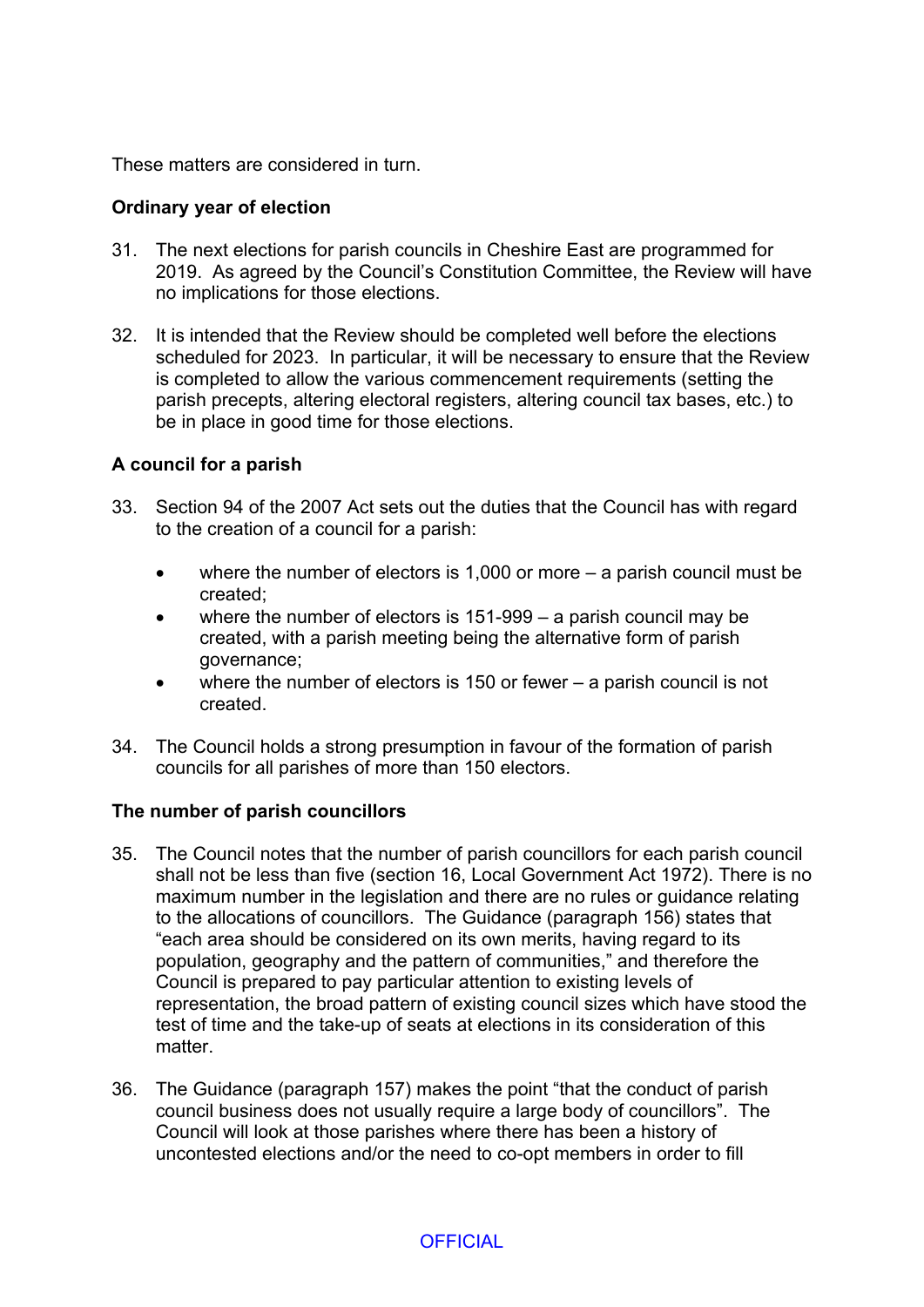vacancies, questioning whether the present levels of representation are appropriate or whether there is a 'democratic surplus' in a parish.

- 37. Section 95(6-7) of the 2007 Act also requires the Council to have regard to the following factors when considering the number of councillors to be allocated to a parish:
	- the number of local government electors for the parish;
	- any change in that number which is likely to occur in the period of five years beginning with the day when the Review starts.
- 38. The following factors will also be important considerations for the Council as it looks at parish council sizes:
	- the different demands and consequently different levels of representation that are appropriate between urban and rural parishes;
	- the level of the precept and levels of service provision;
	- the challenges of population sparsity and securing an appropriate level of representation in such areas;
	- the traditional scale of representation in a particular parish;
	- the need to support a warding arrangement in a particular parish and achieving a good parity of representation between wards.
- 39. The data sets that the Council will publish will provide important information on all these matters.

# **Parish warding**

- 40. The 2007 Act (section 95(3)) requires that, on considering whether a parish should be divided into wards for the purposes of elections of the parish council, the Council should consider the following:
	- whether the number, or distribution, of the local government electors for the parish would make a single election of councillors impracticable or inconvenient;
	- whether it is desirable that any area or areas of the parish should be separately represented on the council.
- 41. Whilst the Council will consider each case on its merits in line with these criteria, it also considers that warding arrangements should be clearly and readily understood by and should have relevance for the electorate in a parish; they should reflect clear physical and social differences within a parish, whether urban or rural: one parish but comprising different parts. Furthermore, ward elections should have merit; not only should they meet the two tests laid down in the Act, but they should also be in the interests of effective and convenient local government. The additional costs of multiple ward elections should not be wasteful of a parish's resources.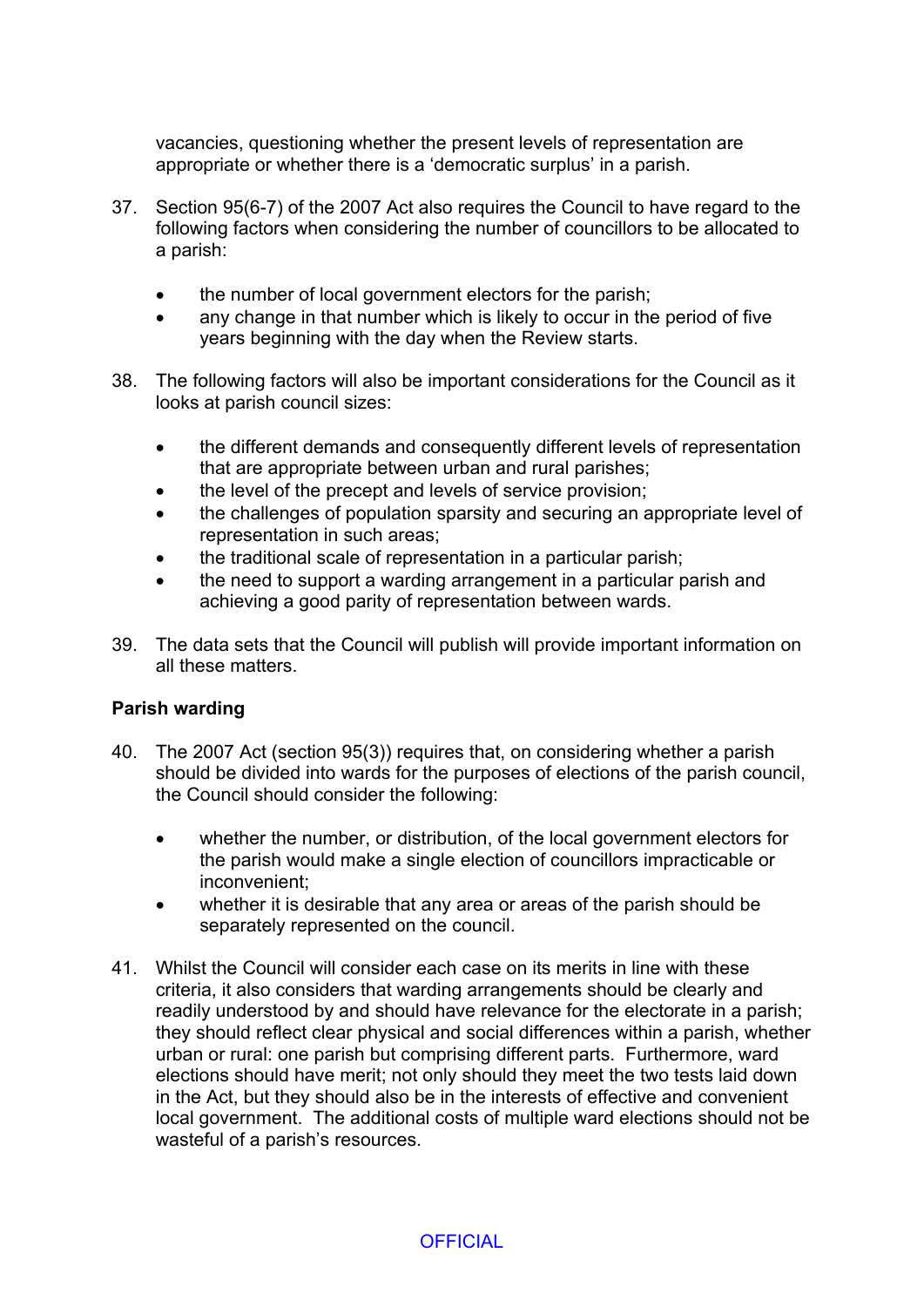### **The boundaries and names of parish wards**

- 42. The Council emphasises that parish ward boundaries should be clearly understood; and should take account of community identity and interests within a parish that comprises different parts. Where there is the need to do so, every attempt will be made to fix ward boundaries that are, and will remain, easily identifiable, as well as taking into account any local ties which might be broken by the fixing of any particular boundaries. These requirements are laid down in section 95(5) of the 2007 Act.
- 43. The Guidance (paragraph 163) has suggested a further relevant consideration. Whilst it is understood that the Local Government Boundary Commission for England has no current intention of doing so; when it undertakes a review of the Borough electoral wards, it is prohibited from splitting an unwarded parish or a parish ward by a Borough electoral ward boundary. This legal restriction does not apply to Reviews of parish electoral arrangements undertaken by the Borough Council, but the Commission has requested that the Council bear this in mind, which the Council will do. It is noted that the Review may result in a loss of coterminosity between Borough electoral ward boundaries and parish and parish ward boundaries, which will be undesirable for the effective conduct of elections and that may not be resolved in the short term.
- 44. In the naming of parish wards, the Council will be mindful of existing local or historic place names, and there will be a presumption in favour of ward names proposed by local interested parties.

### **The number of councillors to be elected for parish wards**

- 45. The Council has noted that the 2007 Act (paragraph 95(5) requires it to have regard to the following when considering the number of councillors to be elected for each ward:
	- the number of local government electors for the parish;
	- any change in the number, or distribution, of the local government electors which is likely to occur in the period of five years beginning with the day when the Review starts.
- 46. The Guidance (paragraph 166) has advised, and this Council concurs, that "it is an important democratic principle that each person's vote should be of equal weight so far as possible, having regard to other legitimate competing factors, when it comes to the elections of councillors" to a parish council. While there is no provision in legislation that each parish ward councillor should represent, as nearly as may be, the same number of electors, the Council concurs with the Guidance that it is not in the interests of effective and convenient local government, either for voters or councillors, to have significant differences in levels of representation between different parish wards.
- 47. The Council is likewise anxious to avoid the risk that, where one or more wards of a parish are over-represented by councillors, the residents of those wards